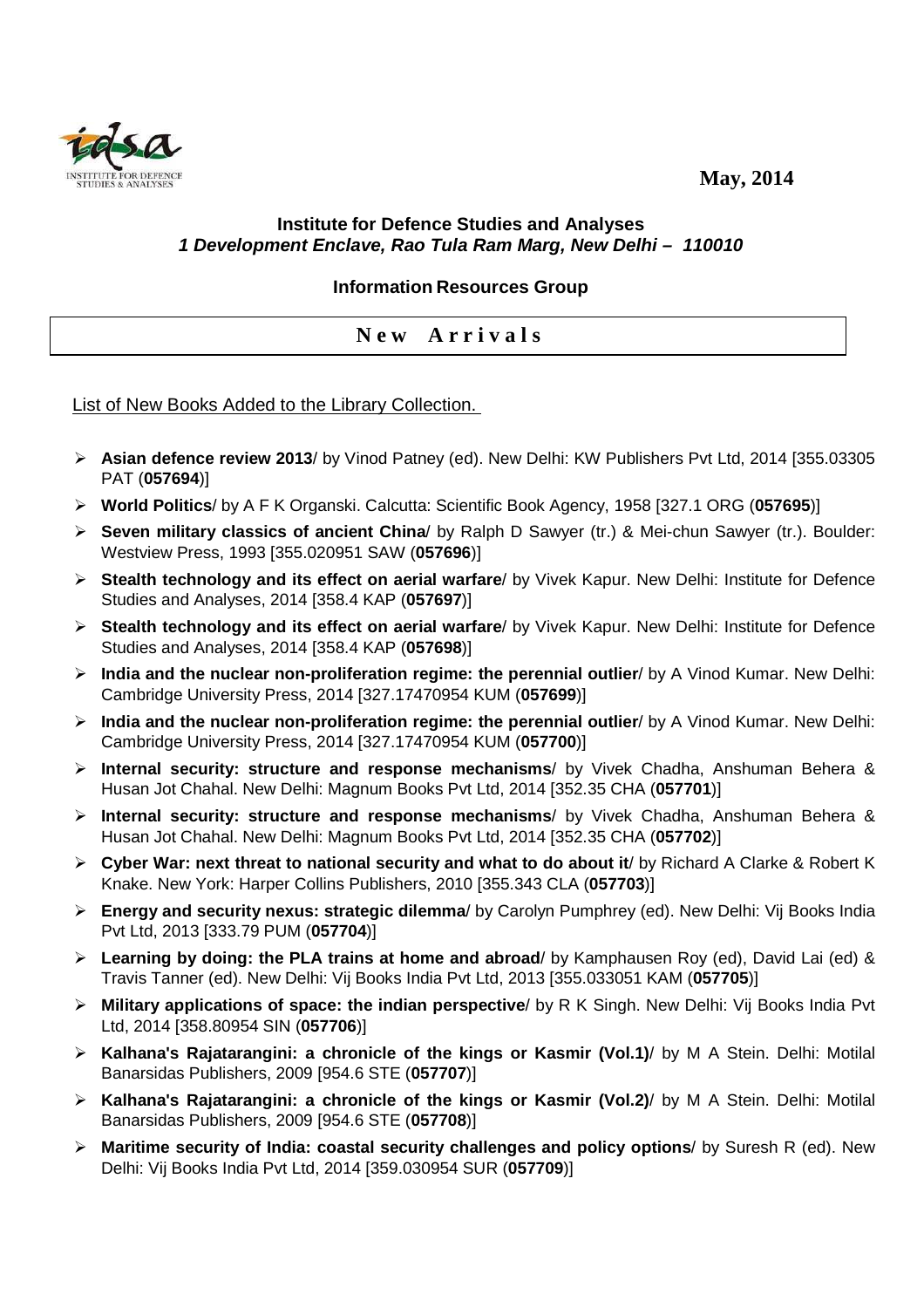- **Handbook of human rights**/ by Thomas Cushman (ed). 2nd ed. Oxon: Routledge, 2012 [323 CUS (**057710**)]
- **Introduction to intelligence studies**/ by Carl J Jensen, David H McElreath & Melissa Graves. Boca Raton: CRC Press, 2013 [327.12 JEN (**057711**)]
- **Public administration in South Asia: India, Bangladesh, and Pakistan**/ by Meghna Sabharwal (ed) & Evan M Berman (ed). Boca Raton: CRC Press, 2013 [351.54 SAB (**057712**)]
- **Internet in China: cyberspace and civil society**/ by Zixue Tai. New York: Routledge, 2006 [303.48330951 TAI (**057713**)]
- **Example 2** China's new diplomacy: rationale, strategies and significance/ by Zhiqun Zhu. 2<sup>nd</sup> ed. Surrey: Ashgate Publishing Limited, 2013 [327.51 ZHU (**057714**)]
- **Accidental Prime Minister: the making and unmaking of Manmohan Singh**/ by Sanjaya Baru. India: Penguin Books India Pvt Ltd, 2014 [923.254 BAR (**057715**)]
- **India-Japan relations in emerging Asia**/ by Takenori Horimoto (ed) & Lalima Varma (ed). New Delhi: Manohar Publishers & Distributors, 2013 [327.54052 HOR (**057716**)]
- **Kashmir dispute: 1947-2012 (Vol.1)**/ by A G Noorani. New Delhi: Tulika Books, 2013 [954.6 NOO (**057717**)]
- **Kashmir dispute: 1947-2012 (Vol.2)**/ by A G Noorani. New Delhi: Tulika Books, 2013 [954.6 NOO (**057718**)]
- **Pakistan's Afghan gambit**/ by Wilson John, Aryaman Bhatnagar, Taruni Kumar & Abhijit Iyer-Mitra. New Delhi: Har-Anand Publications Pvt Ltd, 2014 [320.654910581 JOH (**057719**)]
- **Second Arab awakening: and the battle for pluralism**/ by Marwan Muasher. New Haven: Yale University Press, 2014 [909.097492708312 MUA (**057720**)]
- **India's foreign policy and regional multilateralism/** by Arndt Michael (1<sup>st</sup> ed). Hampshire: Palgrave Macmillan, 2013 [327.54 MIC (**057721**)]
- **Shooting for a century: finding answers to the India-Pakistan conundrum**/ by Stephen P Cohen. Noida: Harper Collins Publishers, 2013 [327.5405491 COH (**057722**)]
- **India and the GCC states: historical, geopolitical, and strategic perspectives**/ by A K Pasha (ed). Delhi: Wisdom Publications, 2014 [327.54053 PAS (**057723**)]
- **India's political and foreign relations with the gulf region**/ by A K Pasha (ed). Delhi: Wisdom Publications, 2014 [327.54053 PAS (**057724**)]
- **India and the Gulf region: maritime history, trade, security and political reforms**/ by A K Pasha (ed). Delhi: Wisdom Publications, 2014 [327.54053 PAS (**057725**)]
- **Selected works of Jawaharlal Nehru, 2nd series (Vol.50)** / by Madhavan K Palat (ed). New Delhi: Jawaharlal Nehru Memorial Fund, 2014 [954.042 PAL (**057726**)]
- **Selected works of Jawaharlal Nehru, 2nd series (Vol.51)** / by Madhavan K Palat (ed). New Delhi: Jawaharlal Nehru Memorial Fund, 2014 [954.042 PAL (**057727**)]
- **International relations: the key concepts**/ by Martin Griffiths, Terry O'Callaghan & Steven C Roach. 3rd ed. Oxon: Routledge, 2014 [327.03 GRI (**057728**)]
- **Buried glory: portraits of soviet scientists**/ by Istvan Hargittai. Oxford: Oxford University Press, 2013 [509.2247 HAR (**057729**)]
- **South Asia 2060: envisioning regional futures**/ by Adil Najam (ed) & Moeed Yusuf (ed). Delhi: Anthem Press, 2013 [303.4954 NAJ (**057730**)]
- **Punjab: bloodied, partitioned and cleansed**/ by Ishtiaq Ahmed. New Delhi: Rupa Publications India Pvt Ltd, 2013 [954.552 AHM (**057731**)]
- **Pentagon's South Asia defence and strategic year book 2014**/ by Harjeet Singh (ed). New Delhi: Pentagon Press, 2014 [355.033054 SIN (**057732**)]